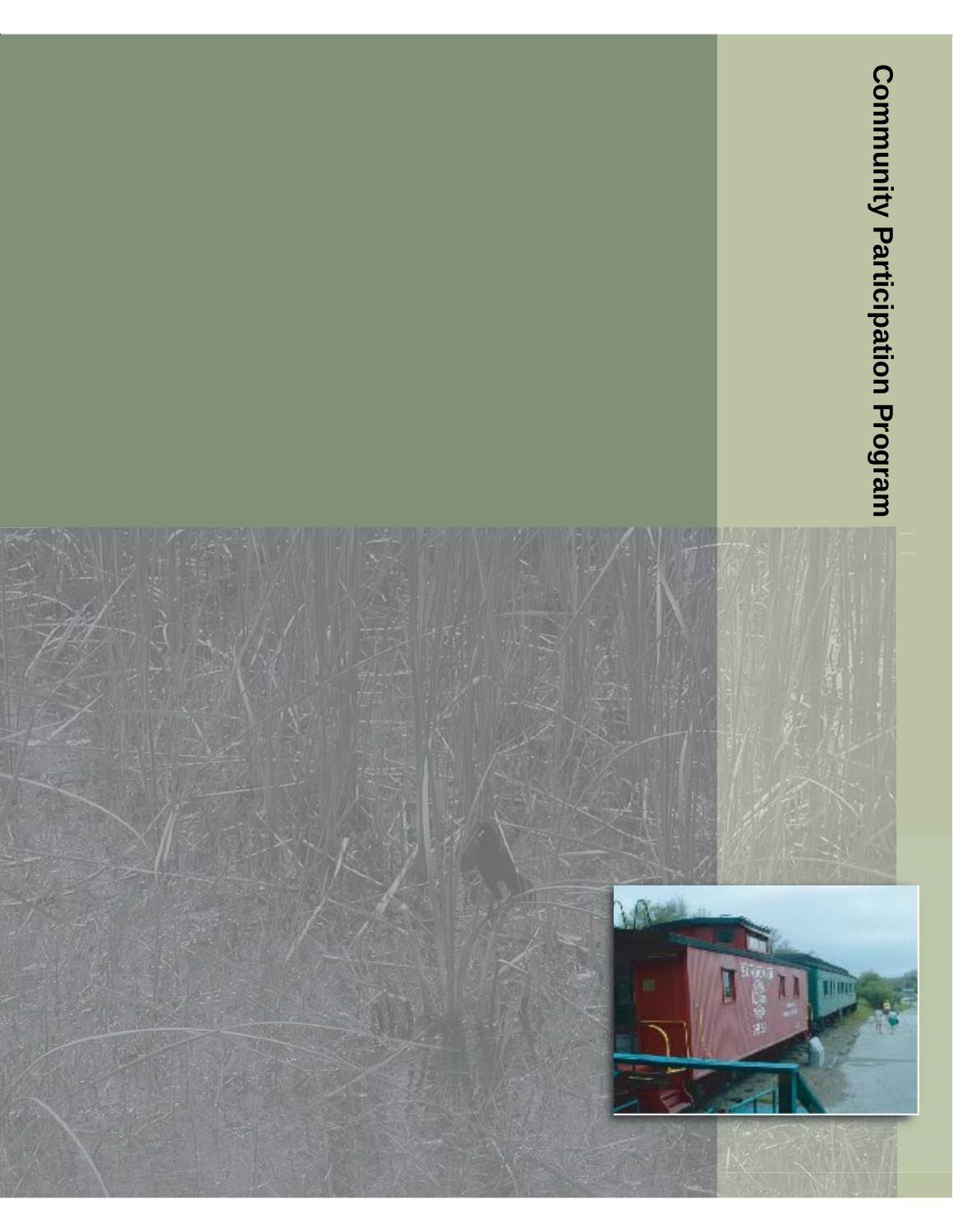# **3 Community Participation Program**

The Community Participation Program is the Corridor Management Entity's outreach program that will heighten awareness, build consensus, and foster public involvement in support of the corridor. The Corridor Management Entity will implement the Community Participation Program throughout the Implementation phase.

Five Goals and their supporting Strategies directly address Community Participation and Promotion. Those Goals and Strategies are excerpted here. To read all Goals and Strategies, see *Section 1: Ridge Scenic Highway Vision and Concept Plan*.

#### **Community Support and Participation**

Goal 1: Work closely with local governments, entities, and communities to coordinate and maximize our efforts.

- Strategy 1.1: Be available and receptive to community input to foster a spirit of cooperation.
- Strategy 1.2: Review existing projects and participate in future planning with community leaders to synthesize mutual goals.

Goal 2: Receive input from residents and decision makers

- Strategy 2.1: Develop and implement a continuous public awareness program among the community (the Community Participation Program).
- Strategy 2.2: Inform public of contact information to allow for open communication.
- Strategy 2.3: Update the Corridor Management Plan every 5 years to allow for revisions of the document.

#### **Education and Corridor Story**

Goal 9: Educate residents and decision makers about the Ridge Scenic Highway Vision, Goals and Strategies, and Action Plan.

 Strategy 9.1: Communicate ideas, activities, and events through media outreach.

- **Strategy 9.2:** Develop standardized presentation on the Ridge Scenic Highway, (e.g. interactive website, video, handouts, brochures, others means as needed).
- Strategy 9.3: Present and promote our information, programs, and materials to nonprofit, business, and community groups.
- **Strategy 9.4:** Include government officials (city and county) on CME mailing list.
- **Strategy 9.5:** Publicize and invite public to CME meetings and events.
- Strategy 9.6: Sponsor a speakers bureau.

Goal 10: Tell the Corridor Story to inform and educate travelers about the multiple assets along the corridor..

- **Strategy 10.1:** Develop a wayfinding program.
- Strategy 10.2: Develop pamphlets and brochures to guide the traveler along the corridor, including local culture and ecological information.
- Strategy 10.3: Locate, establish, and staff an Interpretive/Multi-language Center for the corridor.
- **Strategy 10.4:** Provide additional pull-off areas.
- **Strategy 10.5: Develop interpretive signs at** pull-off and other locations along the corridor.
- Strategy 10.6: Design and construct gateways for the corridor.
- Strategy 10.7: Develop an interactive web site with links to sites, attractions and events along the corridor.
- **Strategy 10.8:** Sponsor events establish a wide advertisement base.
- Strategy 10.9: Promote tourism through cooperative efforts with groups such as AAA, Visit Florida, Polk County Convention and Visitors Bureau, Keep Florida Beautiful, etc.
- Strategy 10.10: Develop, produce, and sell "The Ridge Scenic Highway" t-shirt and other marketing items.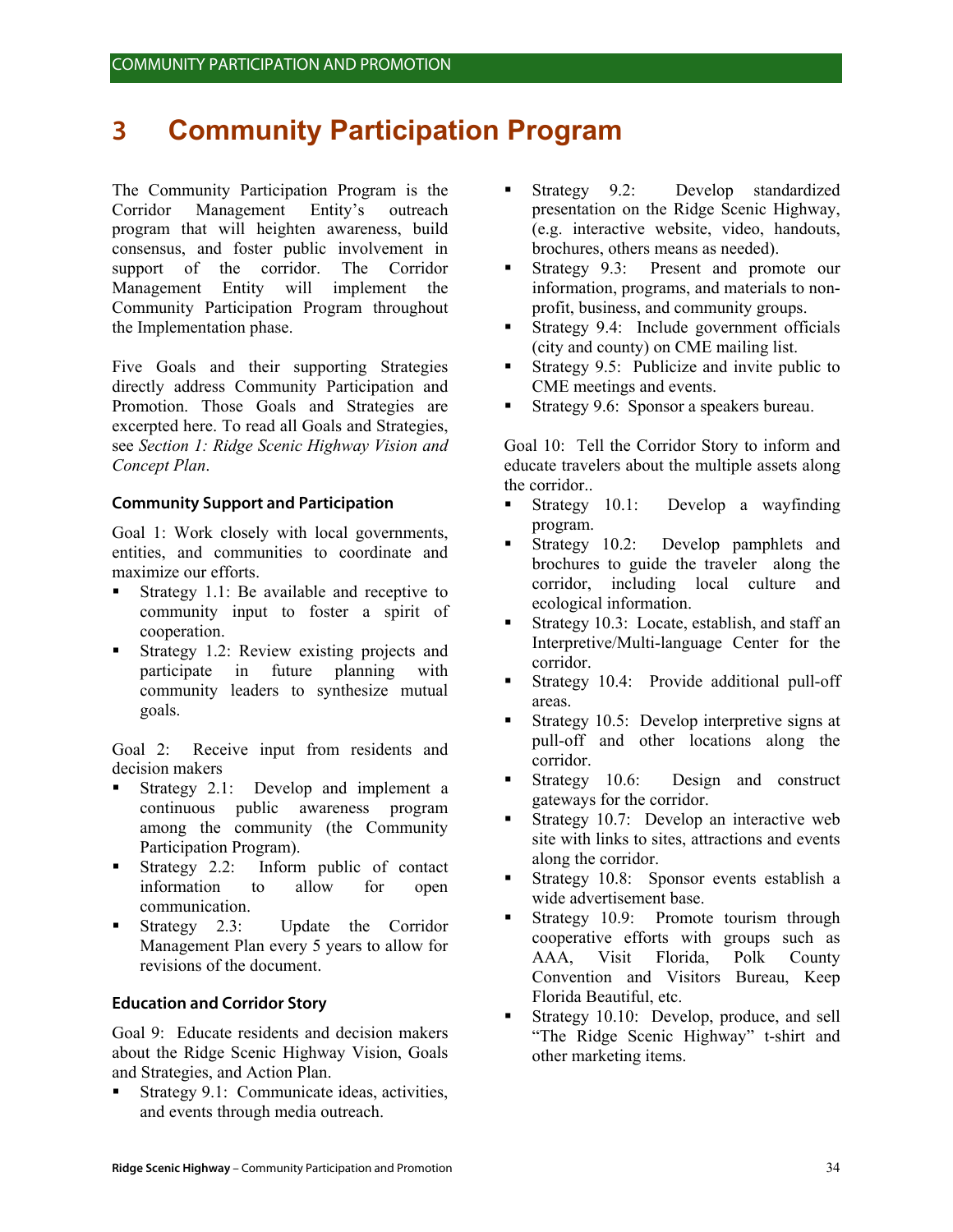#### **Administration**

Goal 14: To establish and maintain a Corridor Management Entity.

- Strategy 14.1: Form non-profit organization with  $501(c)3$  status.
- Strategy 14.2: Establish P.O. Box for CME correspondence.
- Strategy 14.3: Address and complete necessary operational functions and tasks such as establishing and maintaining mailing lists, CME logo, etc.
- **Strategy 14.4:** Establish representation for CME from incorporated communities, unincorporated communities, the County, and five At-Large positions (Agriculture, Tourism, Cultural/Historic, Commercial/ Developers, Environmental).
- Strategy 14.5: Convene annual meetings, as specified in the CME Bylaws.
- Strategy 14.6: Regularly review and update the Short Term Action Items.

#### **Promotional Techniques**

The Corridor Management Entity's promotional strategy serves two distinct purposes, as a fundraising opportunity for implementation of the Corridor Management Plan, and as a promotional tool to promote tourism. The first step in developing a promotional strategy will be to identify the target audience of such a program. The Corridor Management Entity will evaluate tools by which to reach this audience and the message to be delivered.

Potential promotional techniques include:

Distribution materials

- Printed brochures/fact sheets
- Travel maps highlighting intrinsic resources
- Newsletter
- Magazine/newspaper articles<br>• Corridor audio/CD-ROM tour
- Corridor audio/CD-ROM tour
- Informational presentation to groups/ speakers bureau
- Web page

Activities and Events

- Community meetings
- Learning experiences or seminars
- Scenic Highway sponsored contests, fairs, and auctions

Sites and Structures

- Historical markers/history museums
- Interpretive/visitor center
- Gateways/scenic pull-offs



*Design Workshop, July 21-24, 2003*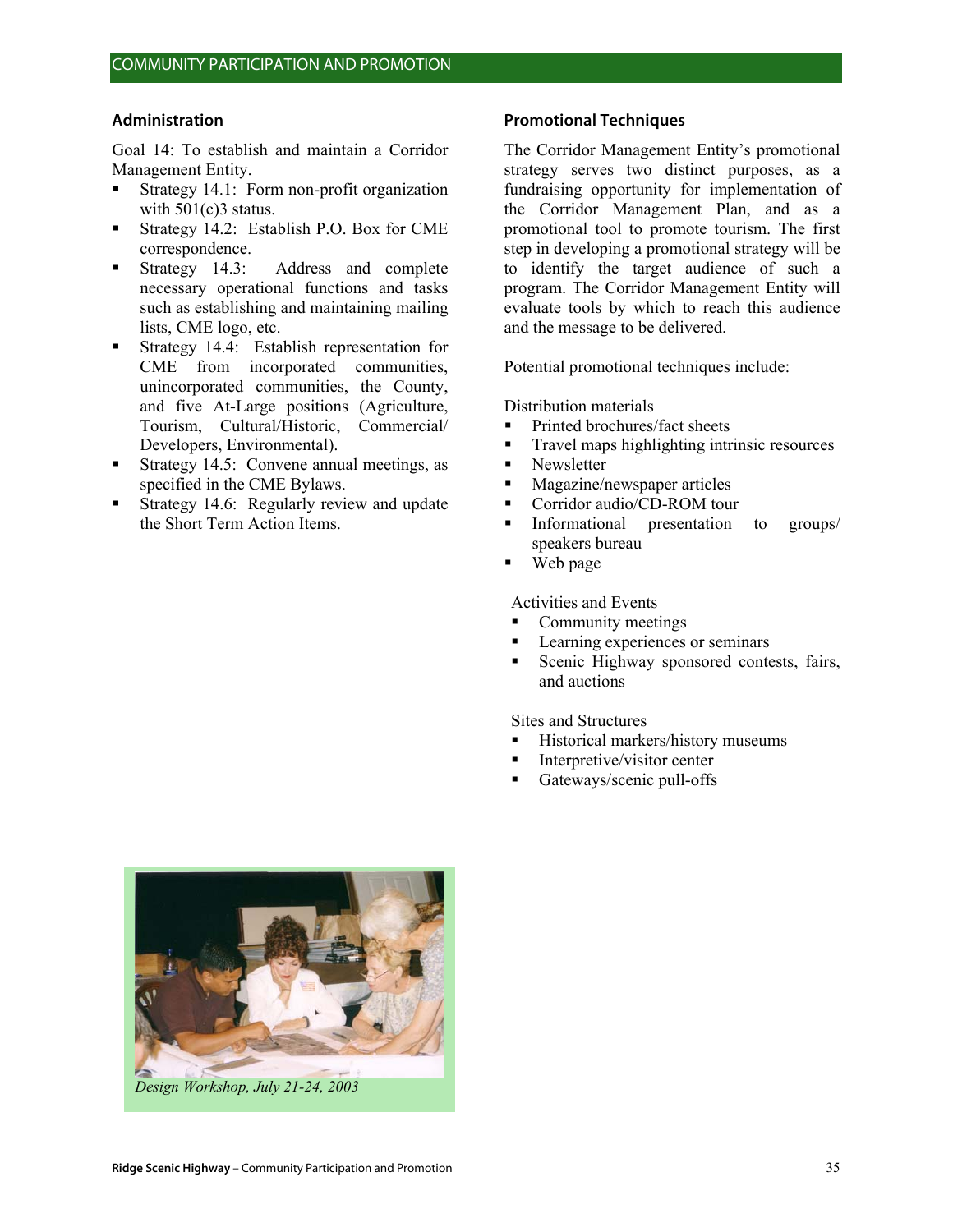## **Community Participation Activities to Date**

The Ridge Scenic Highway CAG created an informal "Speaker's Bureau" in order to inform local groups of the pursuit of the Florida Scenic Highway designation and encourage community support and participation. Following is a partial list of presentations made to these groups and organizations.

**Frostproof City Council Hillcrest Heights Town Council** Lake Wales City Commission Dundee Town Council Lake Hamilton Town Council Haines City Commission **Frostproof Rotary Club Babson Park Womens Club Frostproof Lions Club** Babson Park Visioning Group Lake of the Hills Garden Club/Community Club Lake Wales Lions Club Lake Wales Rotary Club Lake Wales Garden Club **Frostproof Chamber of Commerce** Lake Wales Ridge Eco-System Working Group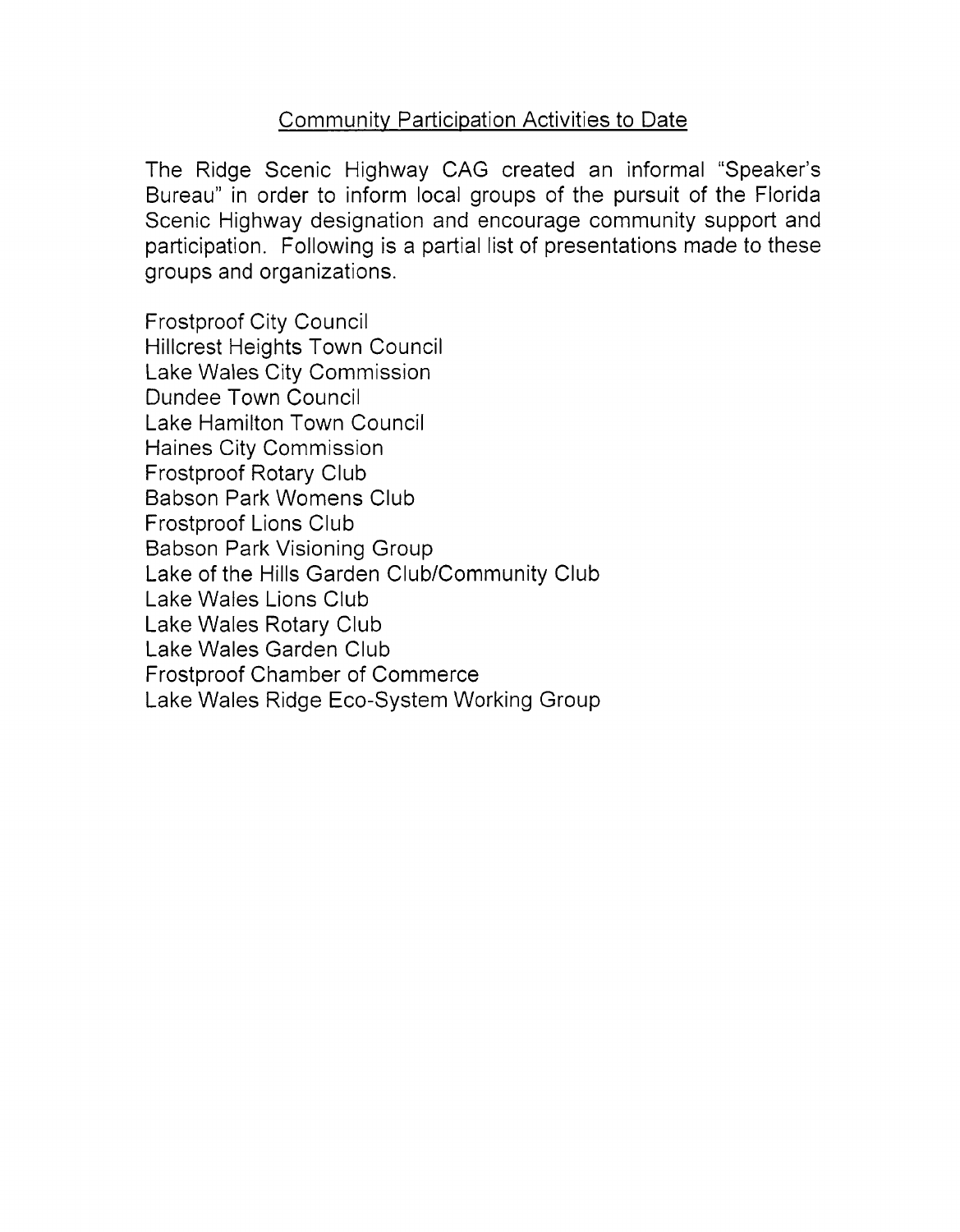| <b>Ridge Scenic Highway Meeting Locations</b><br>ù. |                    |
|-----------------------------------------------------|--------------------|
| Location                                            | Date               |
| Lake-of-the-Hills - Community Clubhouse             | February 2003      |
| Lake Wales - City Hall                              | March 11, 2003     |
| Lake Wales - City Hall                              | April 14, 2003     |
| Haines City - City Hall                             | May 19, 2003       |
| Babson Park - Ridge Audubon Nature Center           | June 9, 2003       |
| Frostproof - City Hall                              | July 14, 2003      |
| Historic Bok Sanctuary                              | August 11, 2003    |
| Dundee - Community Center                           | September 8, 2003  |
| <b>Chalet Suzanne</b>                               | October 13, 2003   |
| Lake-of-the-Hills - Community Clubhouse             | November 10, 2003  |
| Lake Wales - City Hall                              | December 15, 2003  |
| Historic Bok Sanctuary                              | January 27, 2004   |
| Lake Wales - City Hall                              | March 15, 2004     |
| Frostproof - City Hall                              | April 19, 2004     |
| Dundee - Community Center                           | May 25, 2004       |
| Haines City - City Hall                             | September 13, 2004 |
| Babson Park Community Church                        | October 25, 2004   |
| <b>Chalet Suzanne</b>                               | December 13, 2004  |

Lake Wales City Hall - 4 Frostproof City Hall - 2 Lake-of-the-Hills - 2 Historic Bok Sanctuary - 2 Haines City - 2 Babson Park - 2 Dundee - 2 Chalet Suzanne - 2

 $\bar{\phantom{a}}$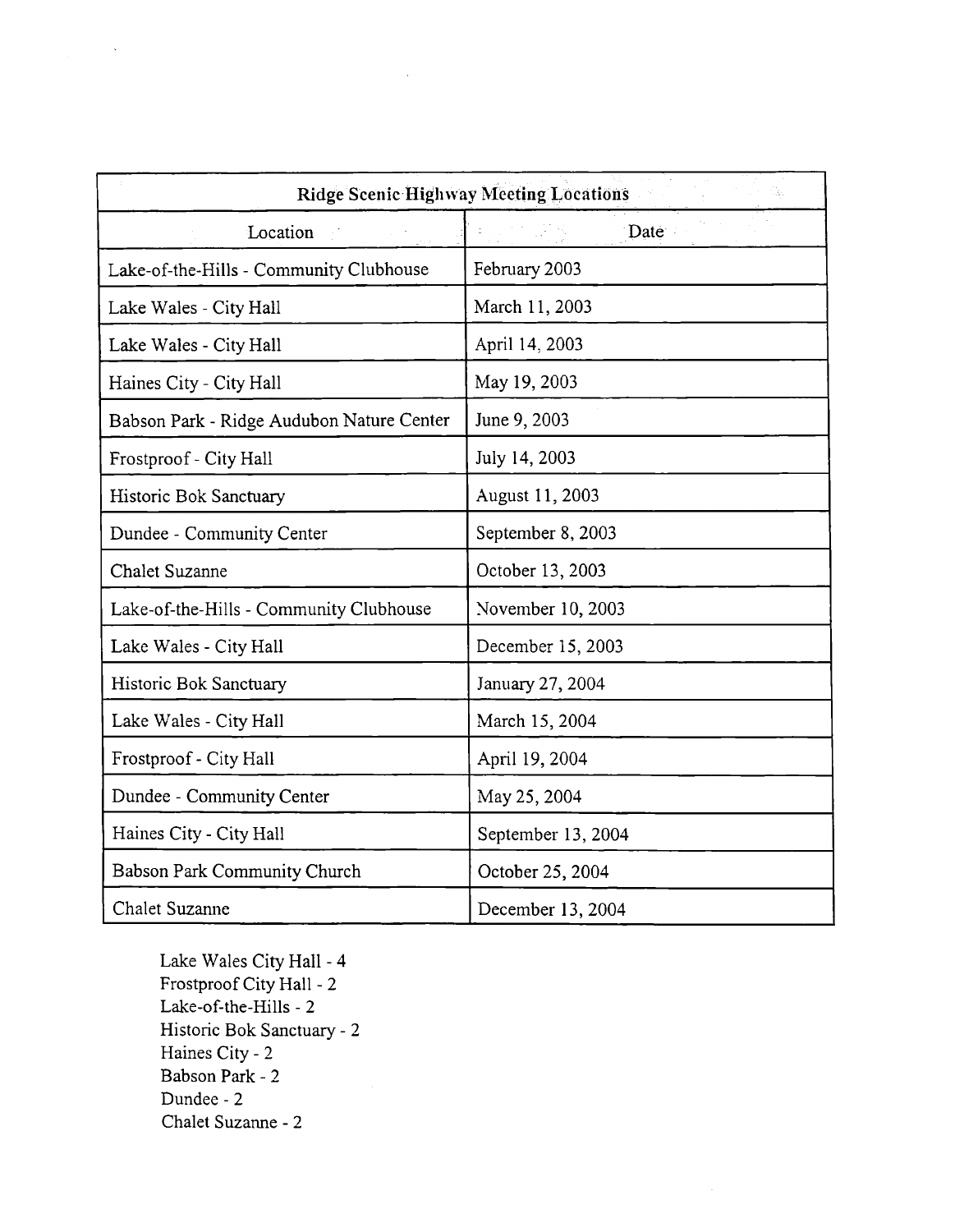

The Ridge Scenic Highway Corridor Advocacy Group September 13, 2004 @ 10:00 am Haines City - City Hall 502 East Hinson Avenue Haines City, Florida

#### **MEETING AGENDA**

#### I. Welcome

- Ridge Scenic Highway Designation Status П. The application was submitted to FDOT on July 2!
- Ш. **CME Member Appointments**
- IV. **CME** Agreements
- Set a Time and Place for the Next Meeting Lake Hamilton? Babson Park? V.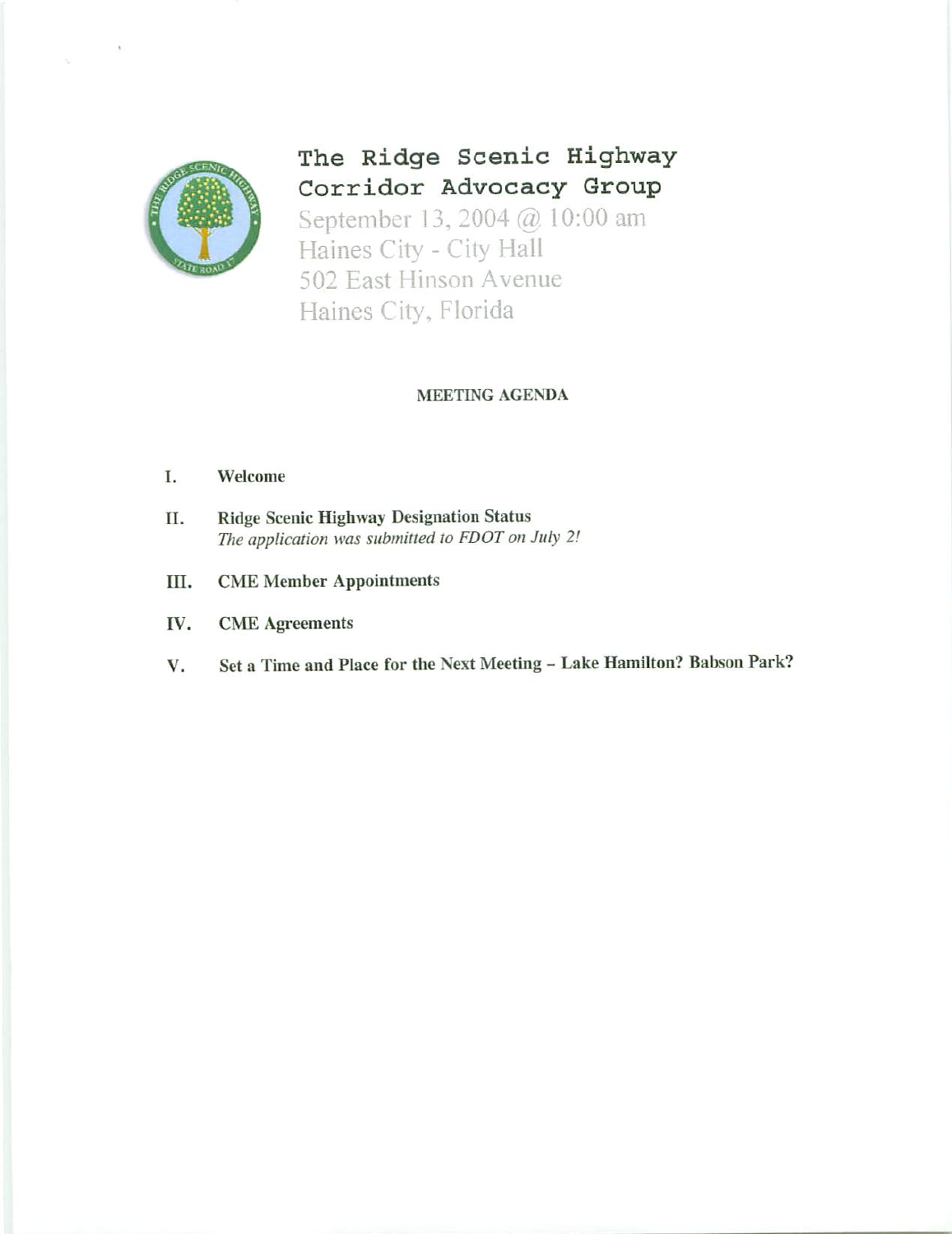

The Ridge Scenic Highway Corridor Advocacy Group October 25, 2004 @ 10:00 am Babson Park Community Church\* Babson Park, Florida

#### MEETING AGENDA

- $\mathbf{I}$ . Welcome
- II. **Ridge Scenic Highway Designation Status** Plans for the dedication ceremony
- III. **CME Member Appointments** Report from the Nomination Committee
- IV. **CME Agreements** Presentation by the Bylaws Committee
- V. Set a Time and Place for the Next Meeting

\* The Babson Park Community Church is located on the east side of SR 17 (Scenic Highway) just south of Babson Park Elementary and the Fire Department.

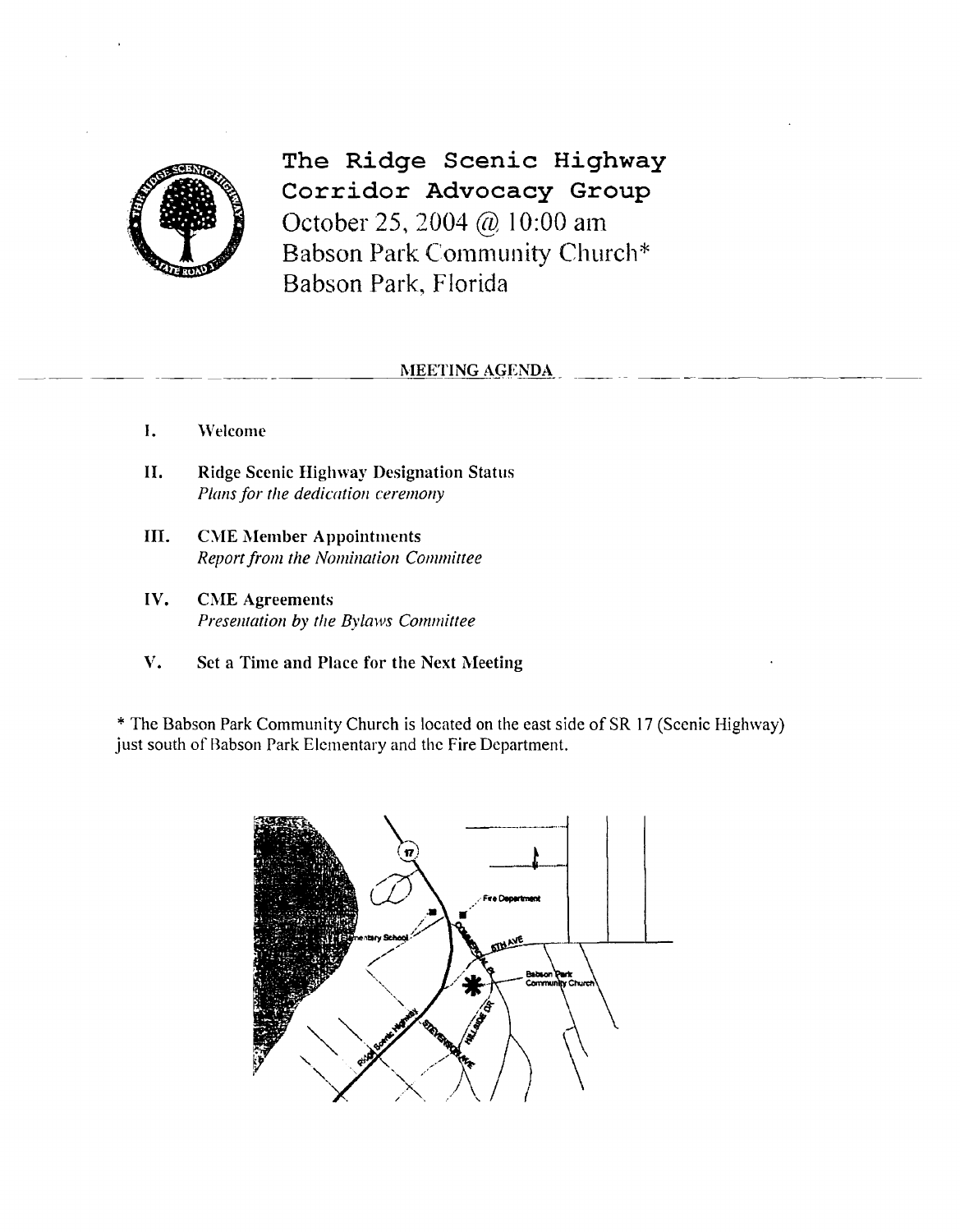

The Ridge Scenic Highway Corridor Advocacy Group October 25, 2004 @ 10:00 am Babson Park Community Church\* Babson Park, Florida

#### **MEETING AGENDA**

- $\mathbf{I}$ . Welcome
- II. **Ridge Scenic Highway Designation Status** Plans for the dedication ceremony
- III. **CME Member Appointments** Report from the Nomination Committee
- IV. **CME** Agreements Presentation by the Bylaws Committee
- V. Set a Time and Place for the Next Meeting

\* The Babson Park Community Church is located on the east side of SR 17 (Scenic Highway) just south of Babson Park Elementary and the Fire Department.

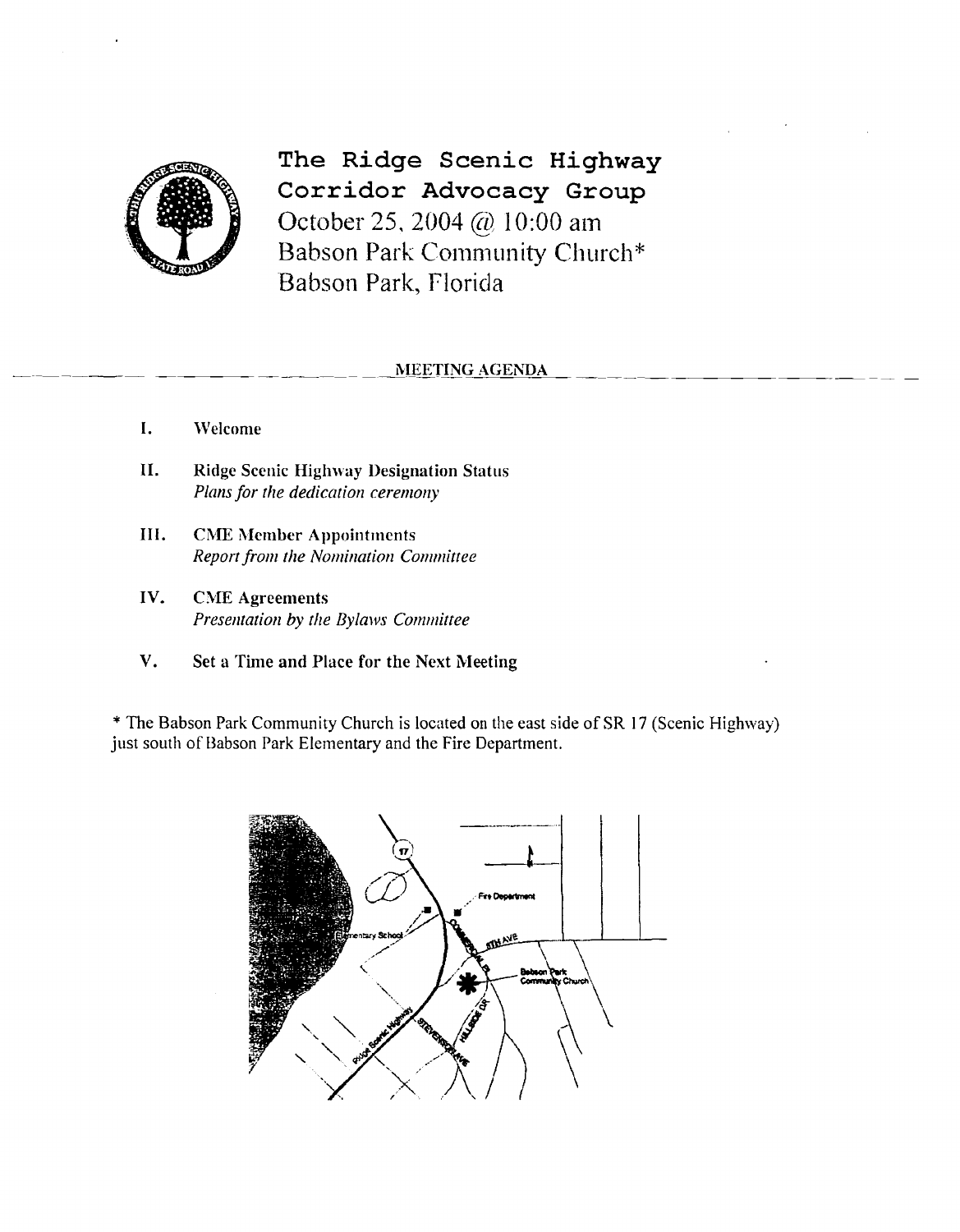### MINUTES FOR CME MEETING

Meeting OF THE RIDGE SCENIC HIGHWAY CAG on October 25, 2004, at the Babson Park Community Church was called to order at 10:00 am by Chairwoman Mimi Hardman. Those present were: Deming Cowles, Heather McKinley, Mimi Hardman, Helen Morrison and Ken Morrison. Martha Sehi, Johnny Powell, Lori Carlton, Ryan Kordek, Bub Burt, Jennifer Nanick, Ryan Kordek, Lori Carlton, Jake Rowe, Irene Johnson, Andrew Bryan, Cindy Turner, Johanna Buscher, Kay Huxelman, Bob Socal, Denise and Eric Hinshaw

After introductions, Mimi said she had called The County Commission regarding funds which Lake Wales and Bok Sanctuary were to receive. Since the Lake Wales City Commission did not approve Rails to Trails in Lake Wales as proposed there is grave concern the funds may be earmarked for other projects away from our area. This issue was on the Consent Agenda for the County Commission October Meeting. Seven people went to the meeting. The vote was unanimous to let Lake Wales complete the petition drive to allow the voters of Lake Wales to choose via a special election whether or not they want Rails to Trails as proposed. Ryan Kordek wrote a letter to Stanley  $\&$  ann asking that the funds in question be rolled over to next year rather than given elsewhere. Lori Carlton (DOT) remarked that if nothing is done with the money, it would just roll over. That is probably what's going to happen.

Lori updated the Committee on the Ridge Scenic Highway Designation Application. The Advisory Committee's negative comments focused primarily on formatting changes. They do question how changes will be incorporated into each City's Comprehensive Plan. There is an overlap between the old Scenic Highway manual, which we were told we could use, and the new manual. This seems to be the reason for some of the questions. She will contact the "sign person" soon. Signs are made of metal and Ridge Scenic Highway would be identified at the top of sign. This seemed to stimulate discussion on sidewalks needed in school areas along the highway and other good comments. It will be great to be able to approach and tackle such projects.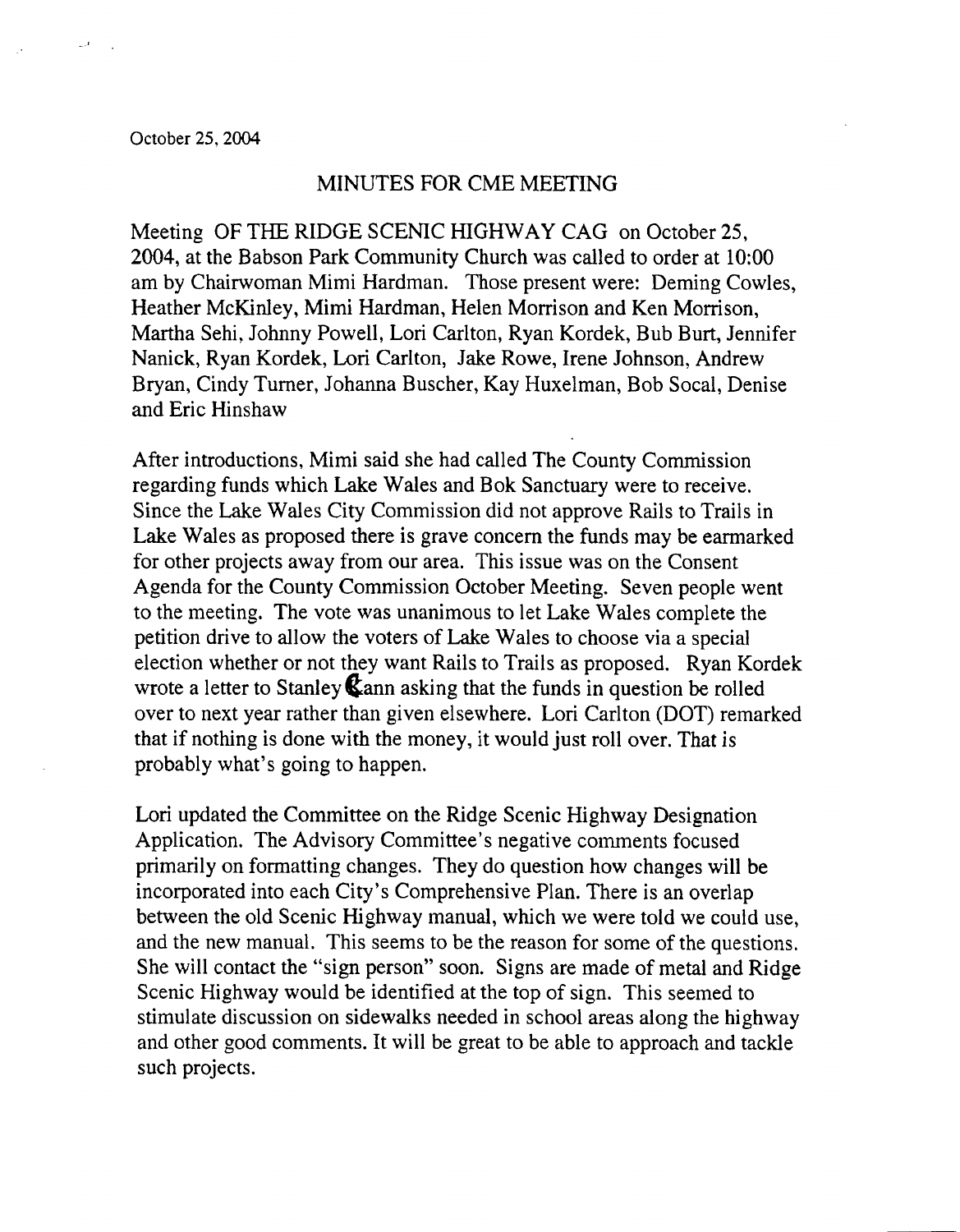Deming and Heather reported on the discussion about CME Appointments to At Large seats on the Board from the previous meeting and introduced the slate of names. Phone calls to nominees for the At Large seats and their alternate will take place after next Tuesday, after the Lake Wales Pioneer Days Celebration.

CME Entity Agreement: There was a motion to accept the CME Entity Agreement as written. It was seconded, voted upon, and unanimously approved as written.

Since Ted is no longer available to act as Vice Chairperson, we need to elect another person to fill that office. Deming was nominated. He was unanimously voted in as Vice Chair.

Curtis Knowles, Haines City Rep, is our Treasurer; he was not in attendance today. Heather McKinley is the Recording Secretary.

Our next meeting will be on December 13 at 10 a.m. at the Chalet Suzanne. Everyone was reminded to sign their CME Agreement and hand them to Mimi. Meeting was adjourned at noon.

Respectfully submitted, Heather HI McKinley, Secretary

 $\mathcal{A}=\mathcal{A}$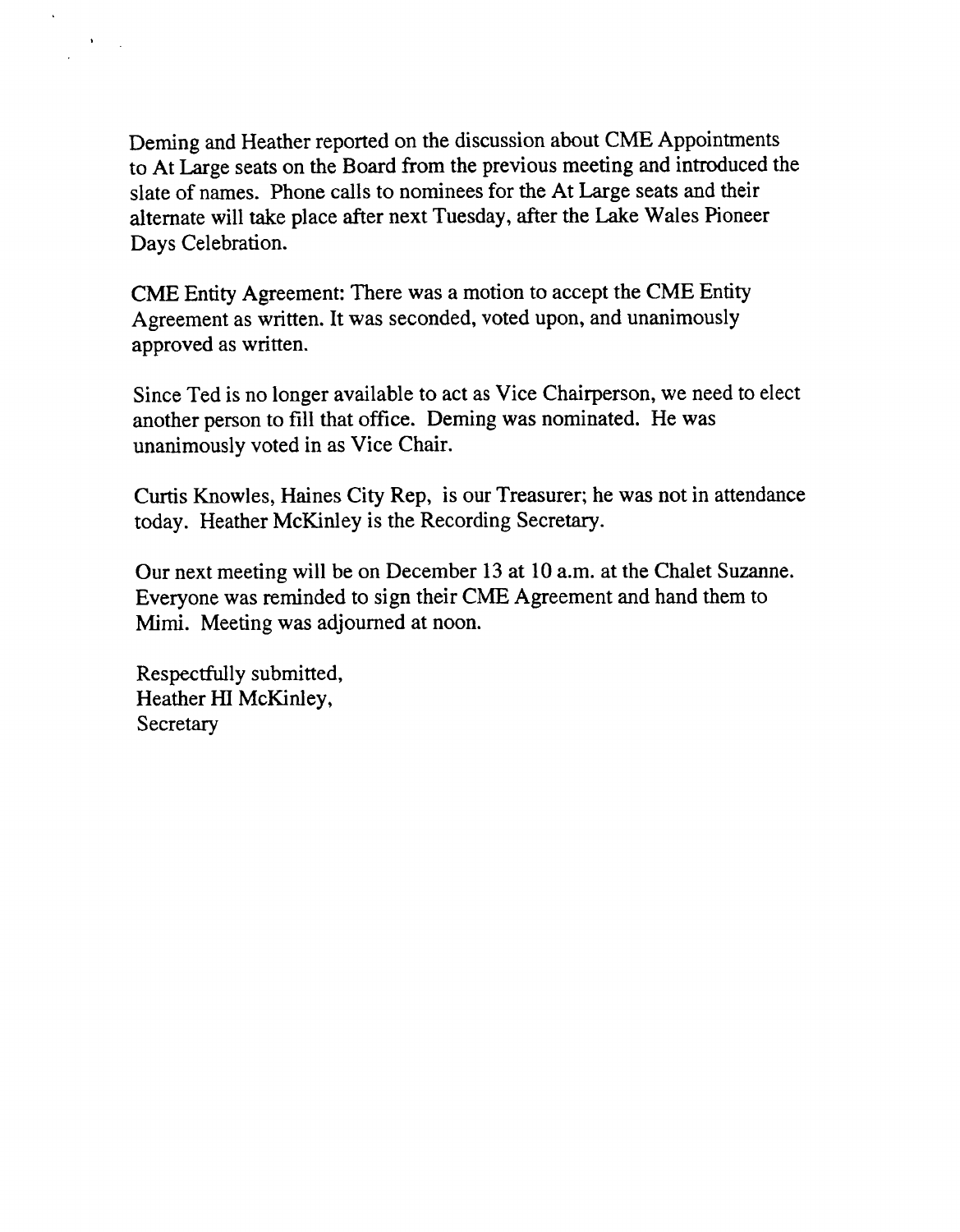

 $\chi^2 \in \mathbb{R}^{N \times N}$ 

The Ridge Scenic Highway Corridor Advocacy Group December 13, 2004 @ 10:00 am **Chalet Suzanne** Lake of the Hills, Florida

#### **MEETING AGENDA**

- Welcome I.
- **Ridge Scenic Highway Designation Status** П. Report from FDOT
- **CME Function and Responsibilities** Ш.
- **CME Member Appointments** IV. Presentation by the Nomination Committee
- Set a Time and Place for the Next Meeting V.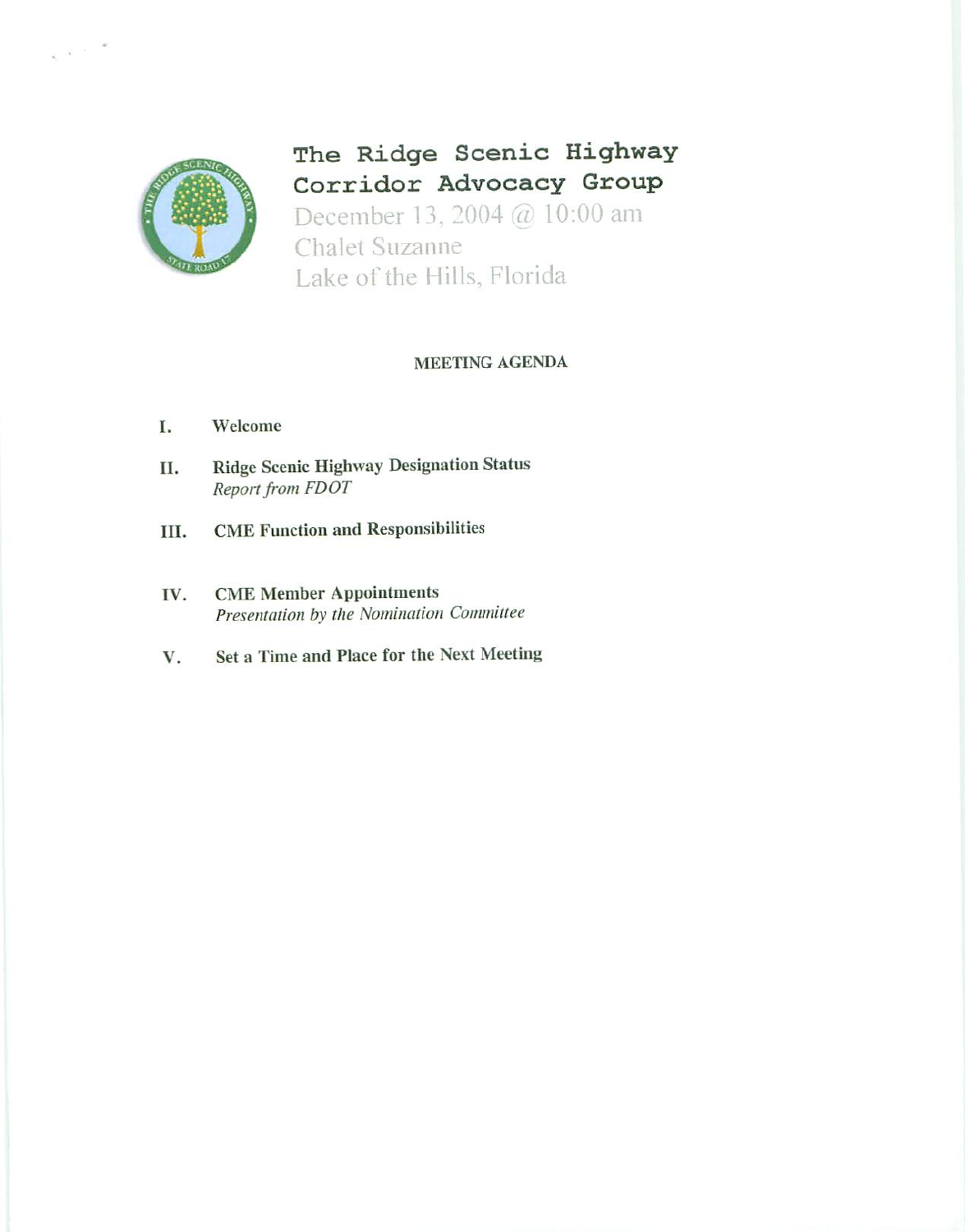LAKE WALES - Supporters of a tourist-grabbing label for a 38.7-mile stretch of State Road 17 in the Ridge hope for good news next month when state reviewers decide whether to designate the route as a scenic highway.

 $\epsilon \rightarrow \infty$ 

The highway is eligible for roughly three dozen special funding programs once it's added to the state's Scenic Highway system, said Ryan Kordek with Polk County's metropolitan planning organization.

The state review committee is scheduled to consider the Ridge corridor's application Jan. 19, said Lori Carlton, a community liaison with the state transportation department. The Ridge Scenic Highway Corridor Advocacy Group meets 9 a.m. Jan. 24 at Historic Bok Sanctuary in Lake Wales.

Supporters Monday reviewed the designation's status and finalized membership on a formalized steering committee that will control grant spending once Highway 17 receives its scenic designation. Sixteen members will represent incorporated and unincorporated communities along the stretch of highway as well as special interests like agriculture, historic  $\&$  cultural interests and citrus.

The agency can act as a sounding board and lobby group on behalf of communities and downtowns from Haines City to Frostproof served by State Road 17.

Groups represented by the so-called Corridor Management Entity are also expected to volunteer in-kind services, raise funds and pay dues. Kordek said. The informal advocacy group, which has lead the scenic highway campaign for more than a year, has gone as far as it can without the state designation, Carlton said.

"We really can't go forward too much more," she said.

The roughly dozen scenic corridors range in length from less than three miles in Bradenton Beach, to nearly 170 miles along Indian river Lagoon. There were 456 miles designated as of Fall 2001. The label requires that the road offer motorists access to archaeological, recreational, scenic, cultural or natural resources.

Supporters say the designation gives residents a hand in the growth of business development within the corridor. However, the corridor management entity has no formal powers and can not restrict land-use or otherwise directly affect property owners or developers.

The proposed scenic highway corridor encompasses Frostproof, Hillcrest Heights, Babson Park, the Village of Highland Park, Lake Wales, Lake of the Hills, Dundee, Lake Hamilton and Haines City. No community has refused participation in the campaign, Carlton said.

Jim Gallagher, Dundee town manager, said his council actively supports the corridor's designation and is anxious to add its representative to the management entity.